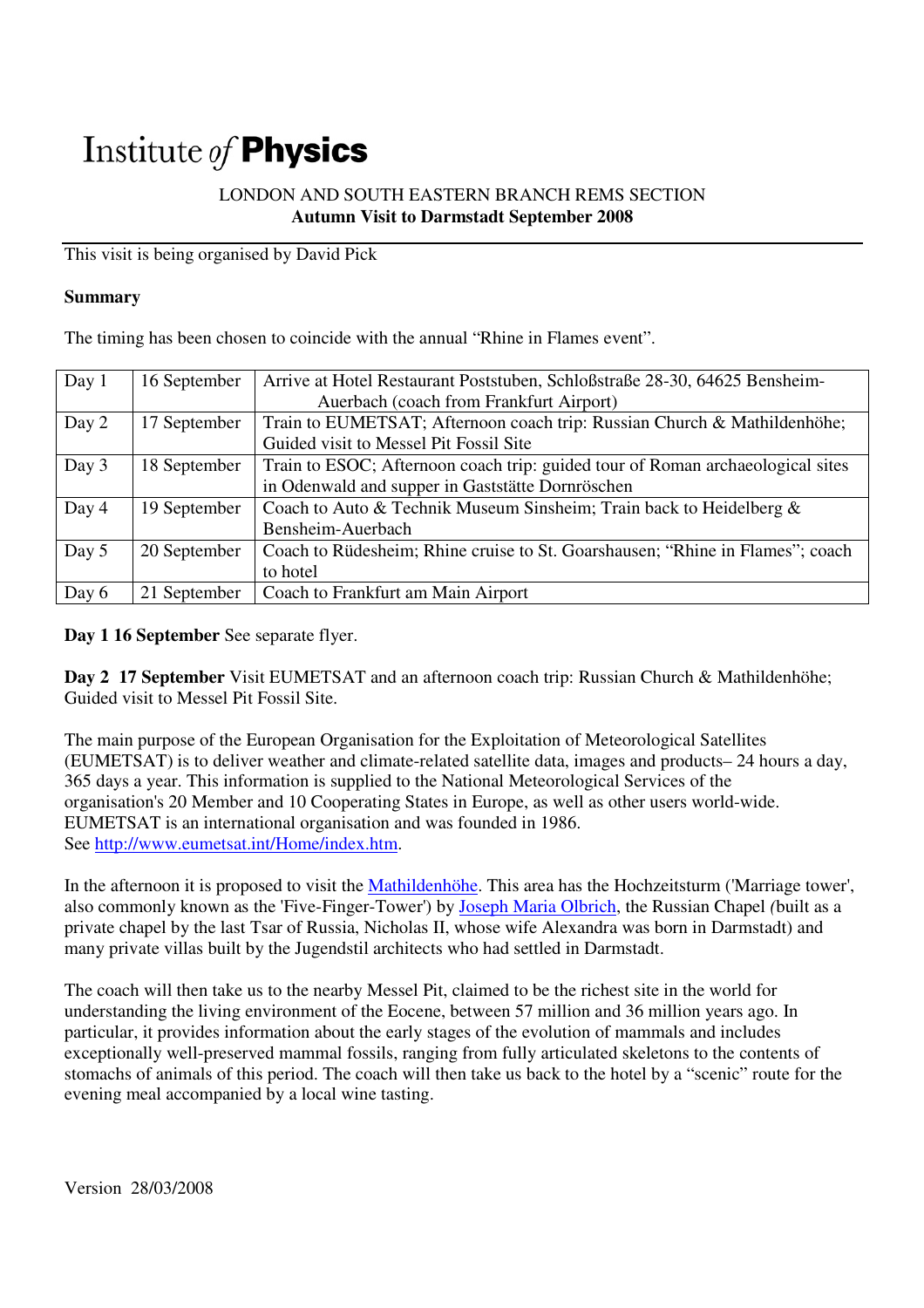**Day 3 18 September** Visit ESOC; Afternoon coach trip: guided tour of Roman archaeological sites in Odenwald and supper in Gaststätte Dornröschen (Sleeping Beauty)

Since its creation in 1967, the European Space Operations Centre (ESOC) has planned missions, operated more than 50 satellites and ensured that spacecraft meet their mission objectives. The mandate of ESOC is to conduct mission operations for ESA satellites and to establish, operate and maintain the necessary ground segment infrastructure.

As soon as the first data is acquired, the complex operations of the Launch and Early Orbit Phase (LEOP) begin. LEOP includes the solar array deployment, the transfer of the spacecraft to its final orbit and the gradual switch-on of the payload. Once the proper functions of the satellite are confirmed, staff at ESOC monitor the routine operations of the craft to ensure that the spacecraft conveys its products and meets mission objectives

In the afternoon we are joined by the Darmstadt Head of Archaeology for a guided coach tour of some of the Roman sites in the Odenwald, followed by supper in the Odenwald Gaststätte Dornröschen (Sleeping Beauty). Unfortunately we are two days early for the Odenwald potato festival!



**Day 4 19 September** Visit the Auto & Technik Museum Sinsheim and visit to Heidelberg

A coach will take us to the Auto & Technik Museum Sinsheim. This has about 30,000 m² under cover, and open-air grounds of about 50,000 m² with around 3,000 exhibits. Among them are the original Air France Concorde, a Russian supersonic-jet Tupolev TU-144, 300 vintage cars, 200 motorbikes, 40 race- and sports cars, 27 locomotives, 50 airplanes, 150 tractors, steam engines and trucks. There is also an IMAX 3D movie theatre that projects three-dimensional movies on a 20x27m screen.

The museum is close to a railway station, allowing you to leave when you have had enough. The train will take you to Heidelberg. There the more athletic can "do" the Philosophers' Walk, which is on the northern side of the Neckar. This Walk derives its name from the fact that Heidelberg's philosophers and university teachers are said to have once walked and talked here. It shows excellent views of the old town and castle. The less athletic can ride on Heidelberg's funicular railway and visit the castle, indulge in some retail therapy or simply take a boat trip up the Neckar. A local stopper train will take you back to Bensheim-Auerbach.

**Day 5 20 September** Travel to Rüdesheim then boat to St. Goarshausen



 A coach will take us in the morning to Rüdesheim. This is a busy tourist and holiday centre on the Middle Rhine. The 10th C. Brömserburg houses the Rheingau Wine Museum and there are also remains of two other castles, the Boosenburg (originally 10th C.) and the Vorderburg, and numerous old burghers' houses and aristocratic mansions (16th-18th centuries). In the Brömserhof is a collection of mechanical musical instruments.

Version 28/03/2008